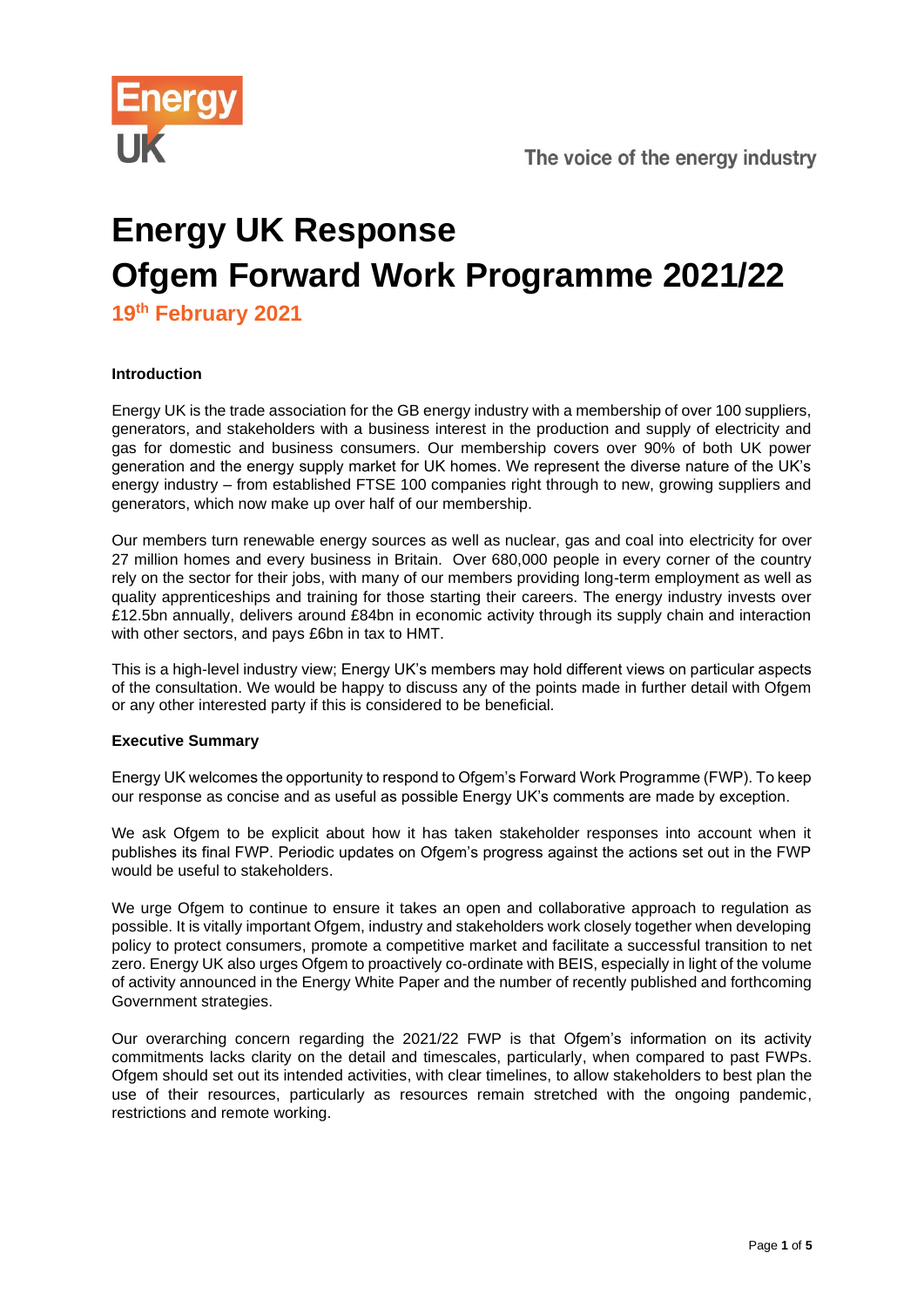#### **Low Carbon Infrastructure**

Energy UK welcomes Ofgem's commitment to support the development of hydrogen in the UK, however, we believe this activity should not be limited to only examining the use of hydrogen in heat and transport. There is significant opportunity for green hydrogen to offer long-term balancing aid to a grid-system dominated by renewables. We, therefore, encourage Ofgem to begin to consider what action it can take to support this activity.

Alongside developing a regulatory framework for hydrogen, we would also encourage consideration of how Ofgem can best facilitate the deployment of large-scale, low-carbon, long-duration storage which will be essential in delivering decarbonisation at the least cost. Any measures must take into account the different development stages of the various technologies; from the more established, like pumped hydro, to newer forms of energy storage, such as compressed air and liquid air. Energy UK would encourage Ofgem to consider an appropriate market framework for long-duration storage technologies, that takes into account the capital-intensive nature of large infrastructure projects and the long construction times they involve (e.g. 5-8 years for pumped hydro).

Energy UK also greatly welcomes the creation of a framework to support a strategic and coordinated expansion of the offshore networks, to enable increased generation and transmission required to meet the net zero targets.

With regards to network price controls, we support Ofgem's work to support growing electricity demand, from technologies such as electric vehicles (EVs) and heat pumps. However, we add that Ofgem's work must ensure that networks are supported to deliver connections to new low-carbon generation sites and projects. This is a particular issue in Wales, which requires addressing. Strategic anticipatory investment is essential, and we encourage Ofgem to work with the ESO to ensure this.

Within Point 4: Low Carbon Infrastructure, the FWP mentions collaborative work with the Government to set frameworks to enable and encourage the industry to prepare for the future, and to help manage uncertainties. Energy UK recommends that any such frameworks must overlap with Ofgem's consideration for how it should best regulate to deliver net zero. In an industry such as ours, investors are likely to go elsewhere if regulatory risk is deemed to be too high. It is important that Ofgem put in place the right structures to help participants manage uncertainty and to ensure that, through its own activities, Ofgem does not create additional uncertainty that could undermine progress in the transition to a net zero economy.

## **Full Chain Flexibility**

Energy UK strongly supports Ofgem's plans to establish a full chain flexibility programme and welcome the proposed focus areas. As set out in our ['Delivering on the Potential of Flexibility Report'](https://www.energy-uk.org.uk/media-and-campaigns/press-releases/463-2020/7406-time-to-get-on-the-front-foot-for-flexible-future.html#:~:text=Flexibility%20will%20ensure%20security%20of,store%20energy%20and%20then%20supply) – produced in conjunction with BEAMA and the ADE – flexibility is vital for system decarbonisation and a customerled decarbonisation. We look forward to reviewing the findings from the full chain flexibility work in March and would like to offer our support in developing this work, as well as the other aspects of Ofgem's work on flexibility.

We welcome the proposed new activities under the full chain flexibility work. The proposal to review the regulatory barriers for domestic flexibility to help unlock demand-side flexibility sources, for instance, is very welcome. Unlocking domestic flexibility will be key to supporting the uptake of low carbon technologies, deliver the best customer experience and deliver value to all energy consumers. It must be prioritised. Energy UK members are devoting significant resources to domestic flexibility and welcome the opportunity to work with Ofgem to ensure progress can be made in this area.

The commitment to produce a Smart Systems and Flexibility Plan (SSFP) 2.0 is encouraging, and is something that Energy UK has consistently called for. As set out in the report referenced above, the SSFP 2.0 should include:

• Existing actions, as well as any necessary additions given changes in the years since the original plan. Clear indication of the steps required to achieve each action, intended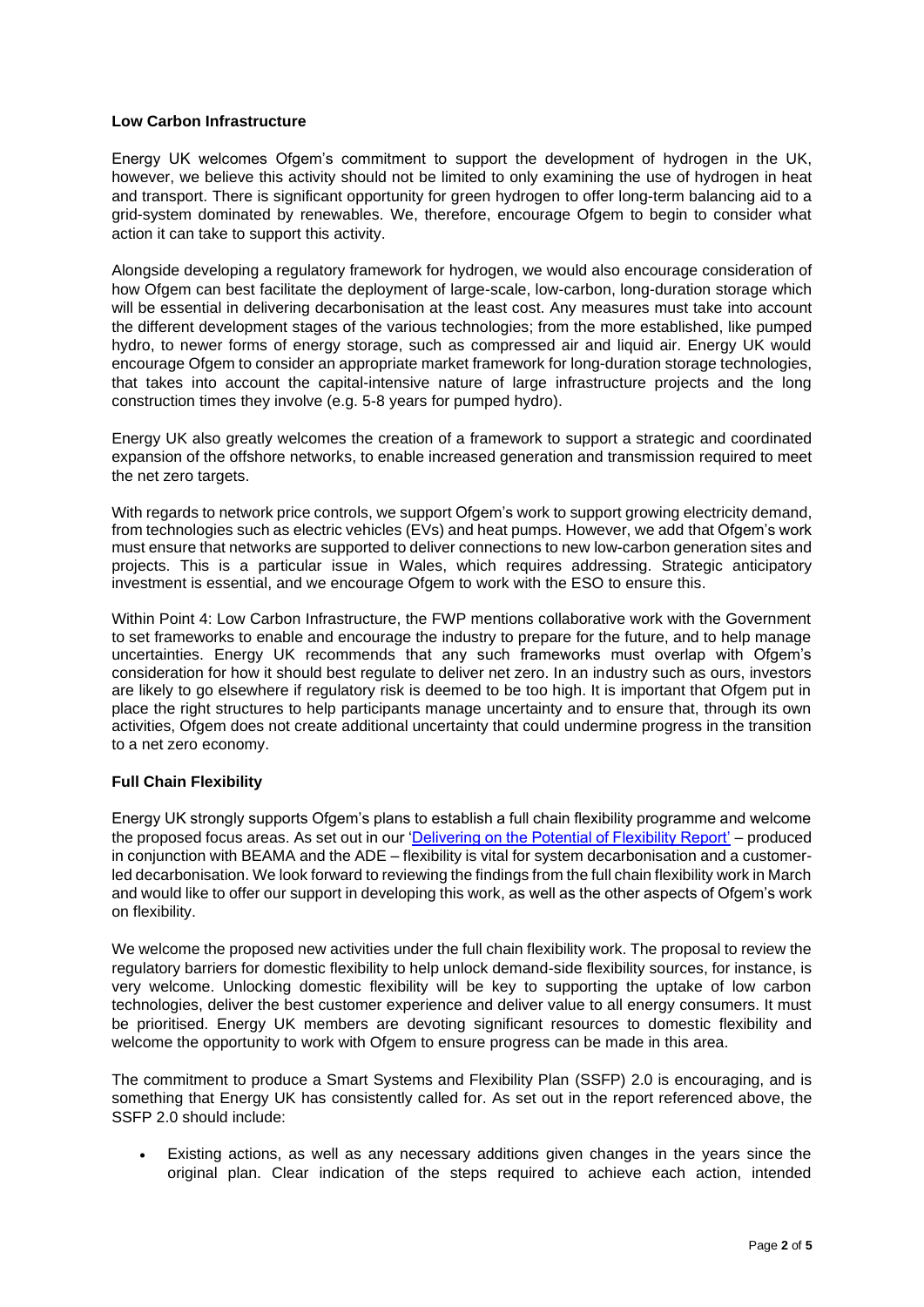prioritisation, the desired timeframes intended for full implementation, and the metrics for measuring success.

- Replaced terminology of 'implemented' actions, to present a more reflective assessment of progress made across the actions.
- Increased collaboration with industry, including formation of an industry-led advisory group to contribute towards delivery of the actions of the SSFP.

Of the ongoing work priorities, electricity network charge reforms, half-hourly settlement and requiring network operators to use flexibility are particularly important, although, all are welcome. Flexibility relies on dynamic price signals and open, accessible and competitive markets. While progress is being made, there is still significant work to be done to embed flexibility in our energy system. To date, incentives have been relied upon to get network operators to use flexibility, with mixed results. A more rapid pace of change is needed to get the energy system ready for the mass uptake of low carbon technologies and stronger action, potentially in the form of requirements, is therefore, likely to be required from Ofgem.

We strongly support Ofgem's consideration of the interaction between network charging and flexibility into the network access and forward-looking charges workstream. In addition, we propose that interaction with other policy areas must also be considered. For example, where costs are increased for renewable generators, this could lead to increased CfD auction bids – having a negative impact on consumer bills, and, therefore, potentially undermining the delivery of net zero at least cost to the consumer.

#### **Smart Metering**

Energy UK welcomes Ofgem's commitment to monitor the effectiveness of the smart meter rollout to ensure consumers are offered a quality installation experience and to enable more consumers to take advantage of smart meter benefits. We also support a realistic framework to ensure the rollout is completed, and encourage Ofgem to ensure the Smart Data Communications Company (Smart DCC) provides value via its price control mechanism.

#### **Future of Retail**

We are concerned that the FWP lacks clarity and detail, particularly in relation to Ofgem's activity commitments. An example of this is where Ofgem have noted that a key focus area for the strategic change programme will be *"examining market dynamics in the light of Covid-19, seeking to identify and address any new and enduring sources of consumer harm and detriment."* Ofgem have, however, not provided information, or indeed any clarity, on what these sources of consumer harm are. This need for clarity extends to a lack of information around which activities are being prioritised and the timescales related to them. Previous FWP consultations have clearly set out timescales for key activities. It is unclear to Energy UK why a similar approach has not been taken for the 2021/22 FWP.

Whilst we seek clarity and detail, Energy UK welcomes Ofgem's commitment to "*enforce compliance with new requirements to drive up supplier financial and customer service standards"* and to "*consider further measures to mitigate the risk of costs being mutualised across the wider industry when suppliers exit the market"*. Mutualisation of the Renewables Obligation, for example, has occurred for the last three consecutive years at significant cost to consumers and the wider industry. We, therefore, encourage Ofgem to work on bringing forward proportionate proposals to address the underlying causes of mutualisation, such as the non-payment of obligations. As part of this work, Ofgem should also conduct a full cost analysis of the impact and drivers of supplier failure over the past five years. Given the volume of supplier failures and the detrimental impact these have had on customers, Ofgem should provide clear evidence to support future policies that seek to reduce instances of failure and associated costs.

Regarding Ofgem's point around "improving outcomes for microbusinesses", the Energy White Paper indicates that the Government is intending to consult on regulating third parties, such as energy brokers. Energy UK and its members welcome this assurance and urge Ofgem to work with BEIS on an enduring solution for direct regulation of TPIs, rather than expending valuable resources on short-term quasiregulation by suppliers – as this presents neither a credible nor an enduring solution.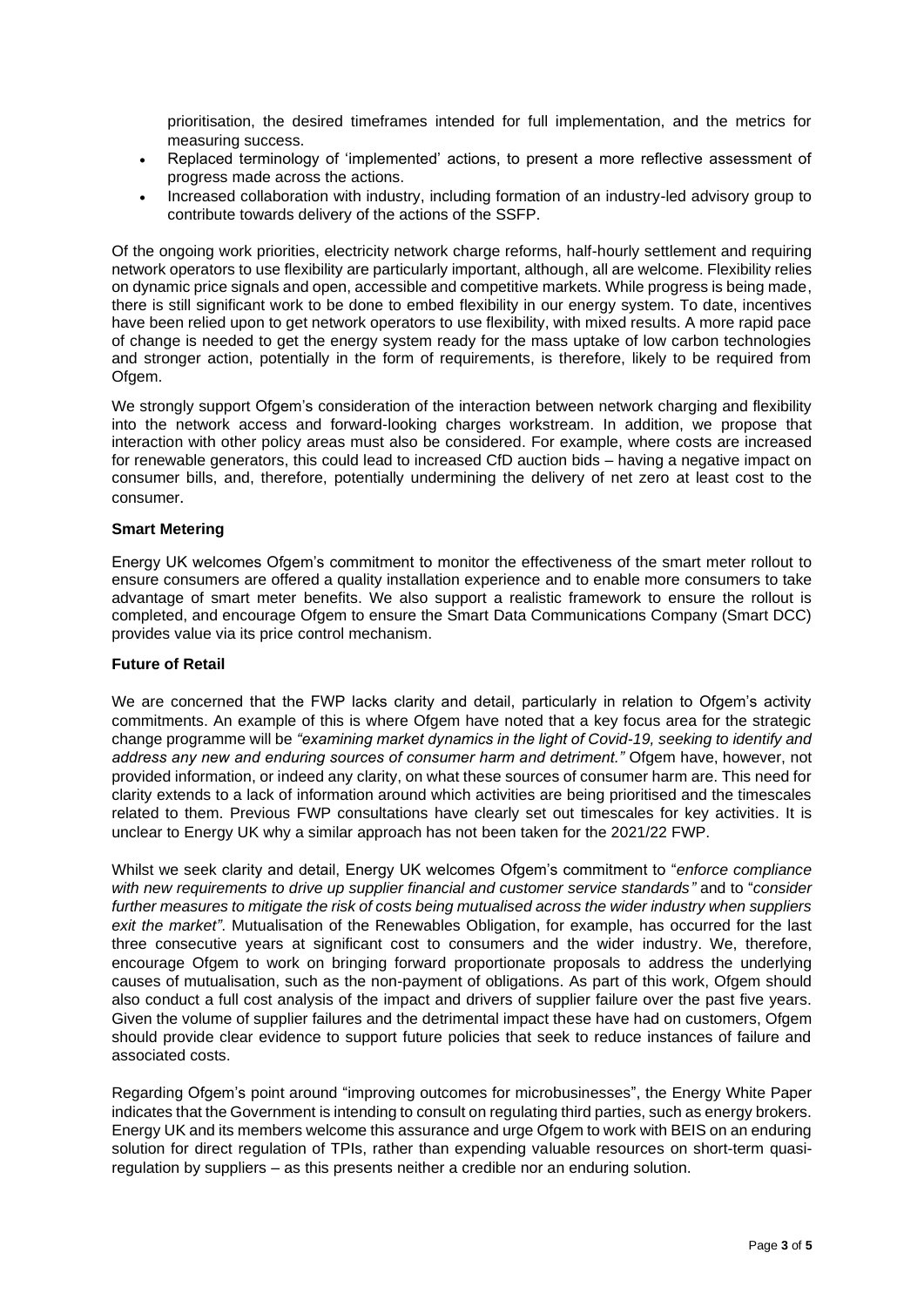### **Data and Digitalisation**

Data and digitalisation will be key to decarbonising the energy system in the most efficient way. We welcome the fact that this is recognised in Ofgem's draft FWP and we support the four outcomes outlined. The proposed Digitalisation Strategy and Action Plan is a welcome piece of work which Energy UK looks forward to working with Ofgem on.

The proposed activities for 2021/22 seem broadly appropriate, in particular, the work to ratify and embed modern data and digitalisation standards into licences. Energy system data, particularly at a distribution level is patchy at best, meaning that there is often a poor understanding of the state of the energy system. The availability of granular data on the state of the network remains a barrier to progressing whole system solutions and developing flexibility markets. The lack of clarity over the future levels of locational granularity of charging regimes is problematic, as these regimes will be critical to rewarding connected parties for their flexibility. This is particularly of importance when looking to Low Carbon Technologies, as heat and transport assets, notably, will hold inherent flexibility that could otherwise fail to be utilised. Without far greater access to granular information about the state of the network, flexibility markets will not develop fully. We also believe it is important to highlight that in the longer term, the collection of and access to data should fall within the regulatory domain. This could be administered on a national level by the TSO/ESO, or developed locally by the DSO/DNOs. It might be beneficial to gather the data on DSO/DNO level first as they receive much of this data directly.

Transparency and access control of data are also crucial areas, and we believe it is important to define and reflect around:

- Data ownership.
- Whether the end customer owns the data for production use from its own resources.
- Whether aggregators should have access to control and read data from resources.
- Whether aggregators should own the baselines they develop themselves to enhance competition.
- The length of time DSO/TSOs have access to the data of the customers who operate in their grid.

Energy UK supports the recommendations of the Energy Data Taskforce, which have broad support across industry. As such, we believe they should be reflected more explicitly in Ofgem's FWP. Ofgem can play an important role to ensuring that the recommendations are implemented as intended.

#### **Energy System Governance**

Energy UK welcomes Ofgem's consideration of industry governance, as well as the consideration of its own role and responsibilities within the industry. It is important that any direction given to Ofgem through the forthcoming Strategy and Policy Statement (SPS) - as set out in the Energy White Paper - is capable of being accommodated by industry governance and the objectives of industry codes are able to support this. Otherwise, Ofgem may reject or send back code modifications that could have been developed in a way more consistent with the direction of the SPS.

#### **Regulatory Burdens**

Energy UK also welcomes the review of activities to further reduce regulatory burdens, and suggests to Ofgem that regulatory reporting could be simplified. For example, there are multiple different templates that need to be submitted monthly, quarterly, and annually. A review of these templates to identify which ones Ofgem continues to use against those which are not needed would be useful. Additionally, we would recommend streamlining the templates so that they are of identical format and follow the same process.

Going forward, Ofgem should also look more closely at smarter approaches to regulatory reporting. This should include the rollout of the Data Exchange Portal at pace, and the consideration of the use of APIs to provide a less burdensome, streamlined approach to supporting Ofgem's monitoring efforts.